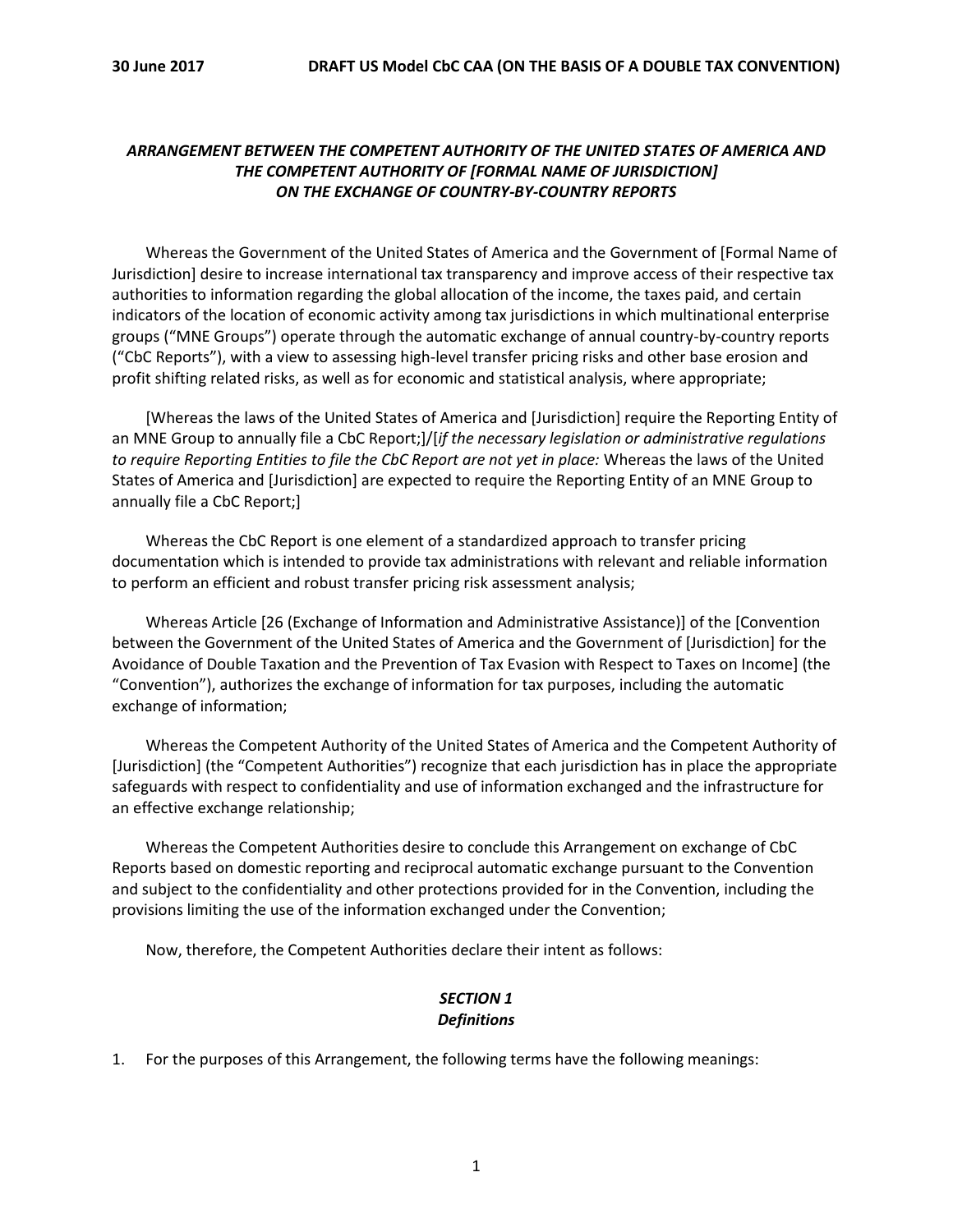- a) the term "Group" means a collection of enterprises related through ownership or control such that it is either required to prepare consolidated financial statements for financial reporting purposes under applicable accounting principles or would be so required if equity interests in any of the enterprises were traded on a public securities exchange;
- b) the term "multinational enterprise group" or "MNE Group" means any Group that (i) includes two or more enterprises the tax residences of which are in different jurisdictions, or includes an enterprise that is resident for tax purposes in one jurisdiction and is subject to tax with respect to the business carried out through a permanent establishment in another jurisdiction, and (ii) is not an Excluded MNE Group;
- c) the term "Excluded MNE Group" means a Group that is not required to file a CbC Report on the basis that the annual consolidated group revenue of the Group during the fiscal year immediately preceding the reporting fiscal year, as reflected in its consolidated financial statements for such preceding fiscal year, is below the threshold that is defined in domestic law by the jurisdiction of tax residence of the Reporting Entity and is consistent with the 2015 Report (for purposes of the foregoing, the threshold includes any modifications that may result from the 2020 review contemplated in the 2015 Report);
- d) the term "Constituent Entity" means:

(i) with respect to an MNE Group having a Reporting Entity resident for tax purposes in [Jurisdiction], (A) any separate business unit of an MNE Group that is included in the consolidated financial statements for financial reporting purposes or would be so included if equity interests in such business unit of an MNE Group were traded on a public securities exchange, (B) any separate business unit that is excluded from the MNE Group's consolidated financial statements solely on size or materiality grounds, and (C) any permanent establishment of any separate business unit of the MNE Group included in (A) or (B) above provided the business unit prepares a separate financial statement for such permanent establishment for financial reporting, regulatory, tax reporting, or internal management control purposes; and

(ii) with respect to an MNE Group having a Reporting Entity resident for tax purposes in the United States, any "Constituent Entity" as defined in the relevant U.S. Treasury regulations;

- e) the term "Reporting Entity" means the Constituent Entity that, by virtue of domestic law in its jurisdiction of tax residence, files the CbC Report in its capacity to do so on behalf of the MNE Group;
- f) the term "CbC Report" means the Country-by-Country Report to be filed annually by the Reporting Entity in accordance with the laws of its jurisdiction of tax residence and with the information required to be reported under such laws covering the items and reflecting the format set out in the 2015 Report (for purposes of the foregoing, the information and format includes any modifications that result from the 2020 review contemplated in the 2015 Report);
- g) the term "Fiscal Year" means: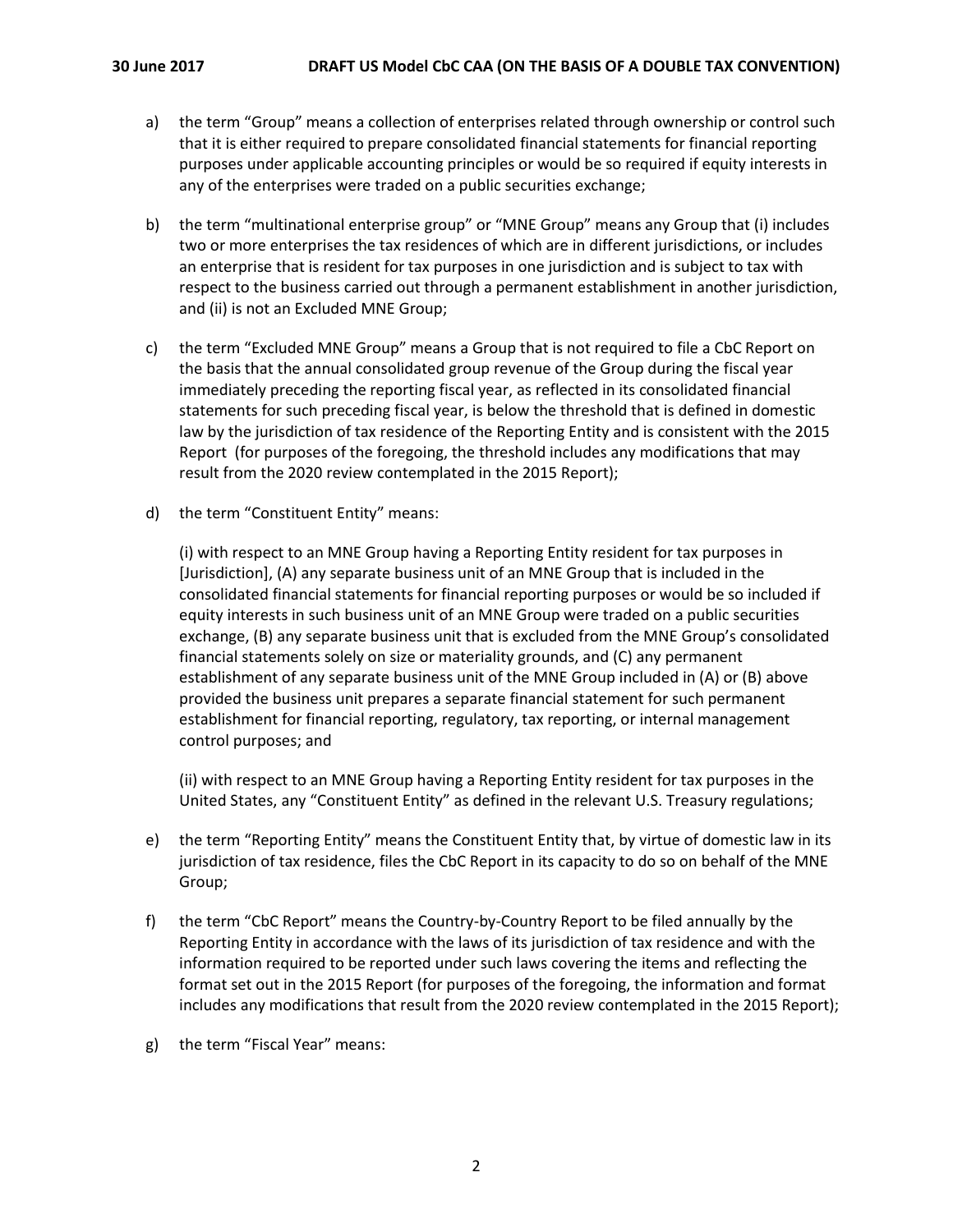(i) with respect to an MNE Group having a Reporting Entity resident for tax purposes in [Jurisdiction], the annual accounting period with respect to which the Reporting Entity prepares its financial statements; and

(ii) with respect to an MNE Group having a Reporting Entity resident for tax purposes in the United States, the "Reporting Period" as defined in the relevant U.S. Treasury regulations; and

- h) the term "2015 Report" means the final consolidated report, entitled Transfer Pricing Documentation and Country-by-Country Reporting, on Action 13 of the OECD/ G20 Action Plan on Base Erosion and Profit Shifting.
- 2. The terms "United States," "[Jurisdiction]," "Competent Authority," and "Contracting State" have the meaning they have in the Convention.
- 3. As regards the application of this Arrangement at any time by a Competent Authority, any term not defined in this Arrangement, unless the context otherwise requires or the Competent Authorities decide on a common meaning (as permitted by domestic law), is intended to have the meaning that it has at that time under the law of the Contracting State applying this Arrangement, any meaning under the applicable tax laws of that Contracting State prevailing over a meaning given to the term under other laws of that Contracting State.

#### *SECTION 2 Exchange of Information with Respect to MNE Groups*

Pursuant to the provisions of Article [26] of the Convention, each Competent Authority intends to exchange with the other Competent Authority annually on an automatic basis the CbC Report received from each Reporting Entity that is resident for tax purposes in its jurisdiction, provided that, on the basis of the information provided in the CbC Report, one or more Constituent Entities of the MNE Group of the Reporting Entity are resident for tax purposes in the jurisdiction of the other Competent Authority, or are subject to tax with respect to the business carried out through a permanent establishment situated in the jurisdiction of the other Competent Authority.

### *SECTION 3 Time and Manner of Exchange of Information*

- 1. For the purposes of the exchange of information in Section 2, the amounts contained in each CbC Report are expected to be stated in a single currency, which is expected to be specified in the CbC Report.
- 2. A CbC Report is intended to be first exchanged with respect to Fiscal Years of MNE Groups commencing on or after January 1, 2016. Such CbC Report is intended to be exchanged as soon as possible and no later than 18 months after the last day of the Fiscal Year of the MNE Group to which the CbC Report relates. CbC Reports with respect to Fiscal Years of MNE Groups commencing on or after January 1, 2017 are intended to be exchanged as soon as possible and no later than 15 months after the last day of the Fiscal Year of the MNE Group to which the CbC Report relates. Notwithstanding the foregoing, the exchange of CbC Reports is intended to commence only once this Arrangement becomes operative, and a Competent Authority is intended to have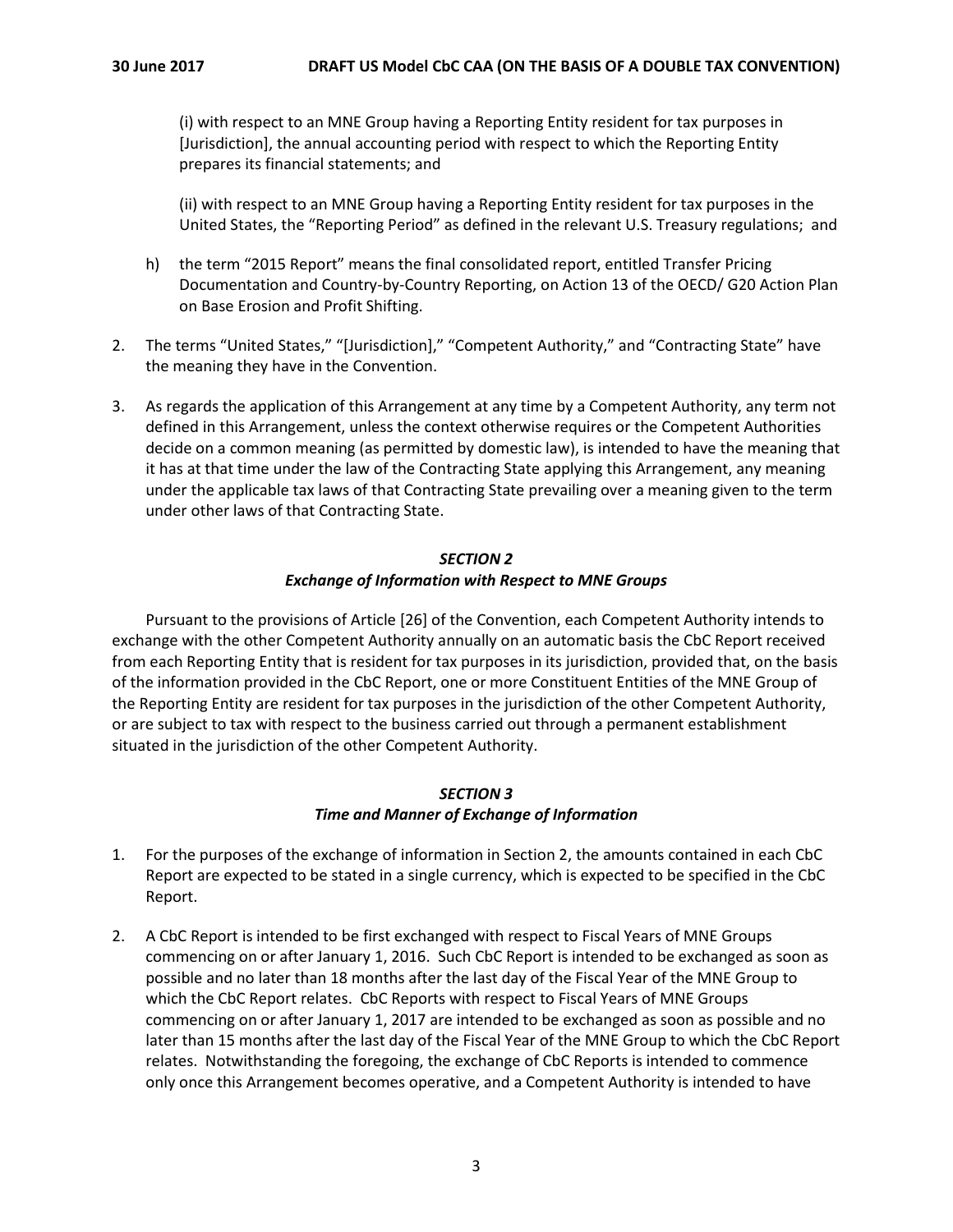until the expiration of the time periods set out in this paragraph or three months after this Arrangement becomes operative, whichever is later, to exchange the CbC Reports.

- 3. The Competent Authorities intend to exchange the CbC Reports automatically through a common schema in Extensible Markup Language (XML).
- 4. The Competent Authorities intend to work toward and decide on one or more methods for electronic data transmission including encryption standards.

#### *SECTION 4 Collaboration on Transmission and Errors*

- 1. Each Competent Authority intends to notify the other Competent Authority when the firstmentioned Competent Authority has reason to believe, with respect to a Reporting Entity that is resident for tax purposes in the jurisdiction of the other Competent Authority, that an error may have led to incorrect or incomplete information reporting or that there is noncompliance of the Reporting Entity with respect to its obligation under the domestic law of the jurisdiction of the other Competent Authority to file a CbC Report. The notified Competent Authority intends to take appropriate measures available under its domestic law to address the errors or the non-compliance with its domestic law described in the notice.
- 2. Within 15 days of successfully receiving a file containing the CbC Report in the time and manner described in Section 3, the Competent Authority receiving the file is expected to provide notice of such successful receipt to the Competent Authority providing the file. The notice need not express the receiving Competent Authority's view about the adequacy of the information received or whether the receiving Competent Authority believes that the providing Competent Authority should take measures pursuant to paragraph 1 of this Section to address errors or non-compliance with its domestic law.
- 3. Within 15 days of receiving a file containing information that cannot be processed, the receiving Competent Authority is expected to provide notice of such processing failure to the providing Competent Authority.

### *SECTION 5 Confidentiality, Data Safeguards and Appropriate Use*

- 1. All information exchanged is subject to the confidentiality and other protections provided for in the Convention, including the provisions limiting the use of the information exchanged.
- 2. To the extent consistent with Article [26] of the Convention, each Competent Authority intends to limit the use of the information by its tax administration to the uses described in this paragraph. In particular, information exchanged by means of the CbC Report should be used by the tax administration for assessing high-level transfer pricing risks, base erosion and profit shifting related risks, and, where appropriate, for economic and statistical analysis. The information should not be used by the tax administrations as a substitute for a detailed transfer pricing analysis of individual transactions and prices based on a full functional analysis and a full comparability analysis. Each Competent Authority acknowledges that information in the CbC Report on its own does not constitute conclusive evidence that transfer prices are or are not appropriate and, consequently,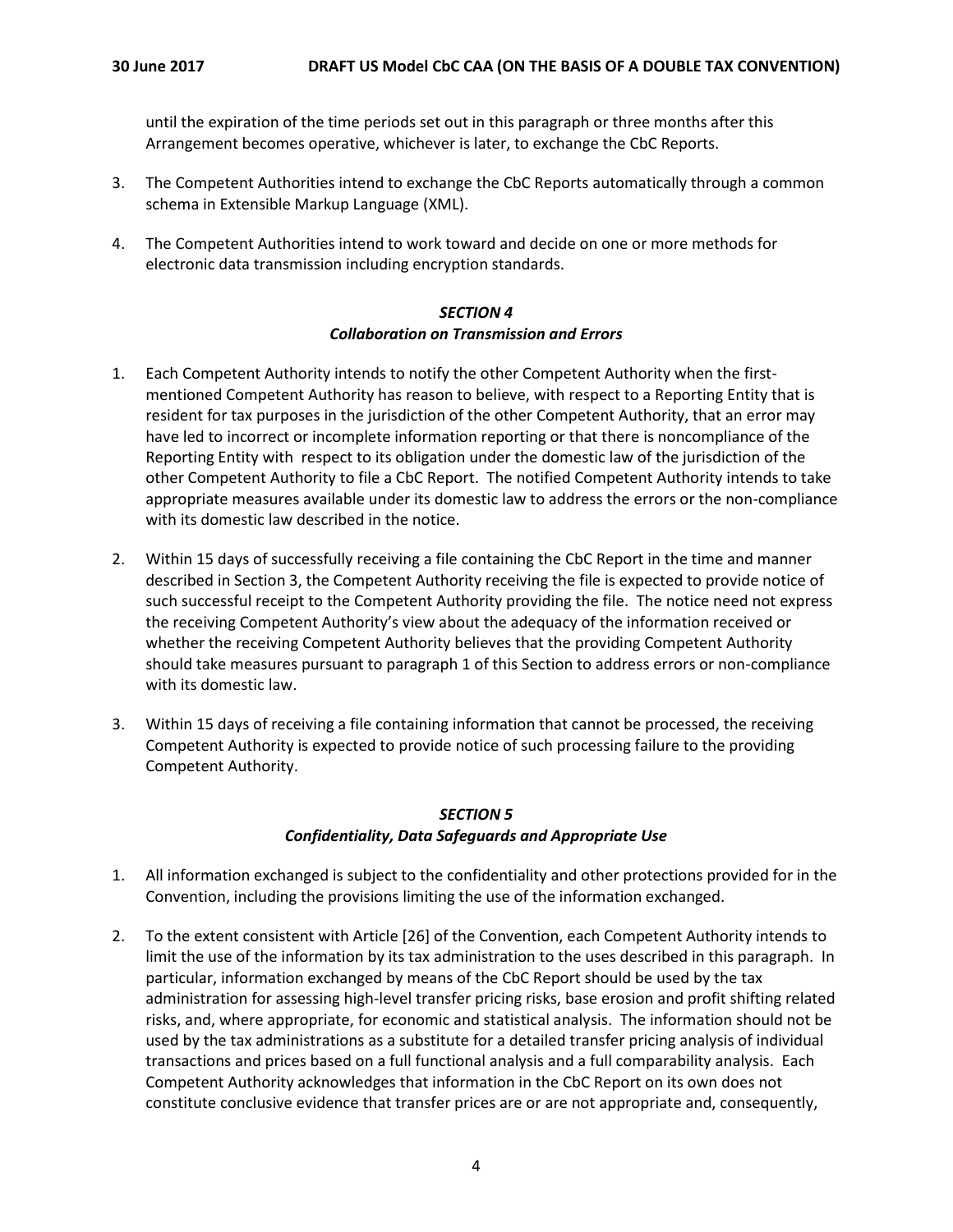the tax administration should not base transfer pricing adjustments on the CbC Report. Inappropriate adjustments in contravention of this paragraph made by the tax administration are expected to be conceded in any competent authority mutual agreement proceedings under Article [25 (Mutual Agreement Procedure)] of the Convention. The CbC Report data may be used as a basis for making further inquiries into the MNE Group's transfer pricing arrangements or into other tax matters in the course of a tax audit and, as a result of such further inquiries, making appropriate adjustments to the taxable income of a Constituent Entity. For purposes of the foregoing, the term "tax administration" means [in the case of the United States, the Internal Revenue Service, and in the case of [Jurisdiction], [ ]]/[the persons or authorities of the department or ministry of the Contracting State that includes the Competent Authority and whose official duties concern the assessment, collection, or administration of, the enforcement or prosecution in respect of, or the determination of appeals in relation to the taxes referred to in paragraph [1] of Article [26] of the Convention, or the oversight of the above].

3. To the extent permitted under applicable law, each Competent Authority intends to notify the other Competent Authority immediately regarding any cases of use or disclosure inconsistent with the rules set out in paragraphs 1 and 2 of this Section, including regarding any remedial actions or measures taken in respect of such cases that are inconsistent with the above-mentioned paragraphs.

## *SECTION 6 Consultations*

- 1. Where a person considers that an adjustment to the taxable income of a Constituent Entity, as a result of further inquiries based on the data in the CbC Report, results for such person in taxation not in accordance with the provisions of the Convention and presents its case to the Competent Authority specified in the Convention, the Competent Authorities acknowledge their obligation to endeavor to resolve the case under Article [25] of the Convention.
- 2. If any difficulties in the implementation of this Arrangement arise, either Competent Authority may request consultations to develop appropriate measures to fully implement this Arrangement.
- 3. A Competent Authority intends to consult with the other Competent Authority before the firstmentioned Competent Authority determines that there is a systemic failure by the other Competent Authority, which under its domestic law may result in a local filing requirement for a Constituent Entity that is a member of an MNE Group for which CbC Reports are intended to be exchanged under this Arrangement. For purposes of the foregoing, the term "systemic failure" means, with respect to the exchange of CbC Reports by a Competent Authority, such Competent Authority has suspended automatic exchange under this Arrangement (for reasons other than those that are consistent with the terms of this Arrangement) or has otherwise persistently failed to provide automatically the CbC Reports in its possession that are intended to be exchanged with the other Competent Authority under Section 2 of this Arrangement.

#### *SECTION 7 Modifications*

This Arrangement may be modified by mutual written decision of the Competent Authorities.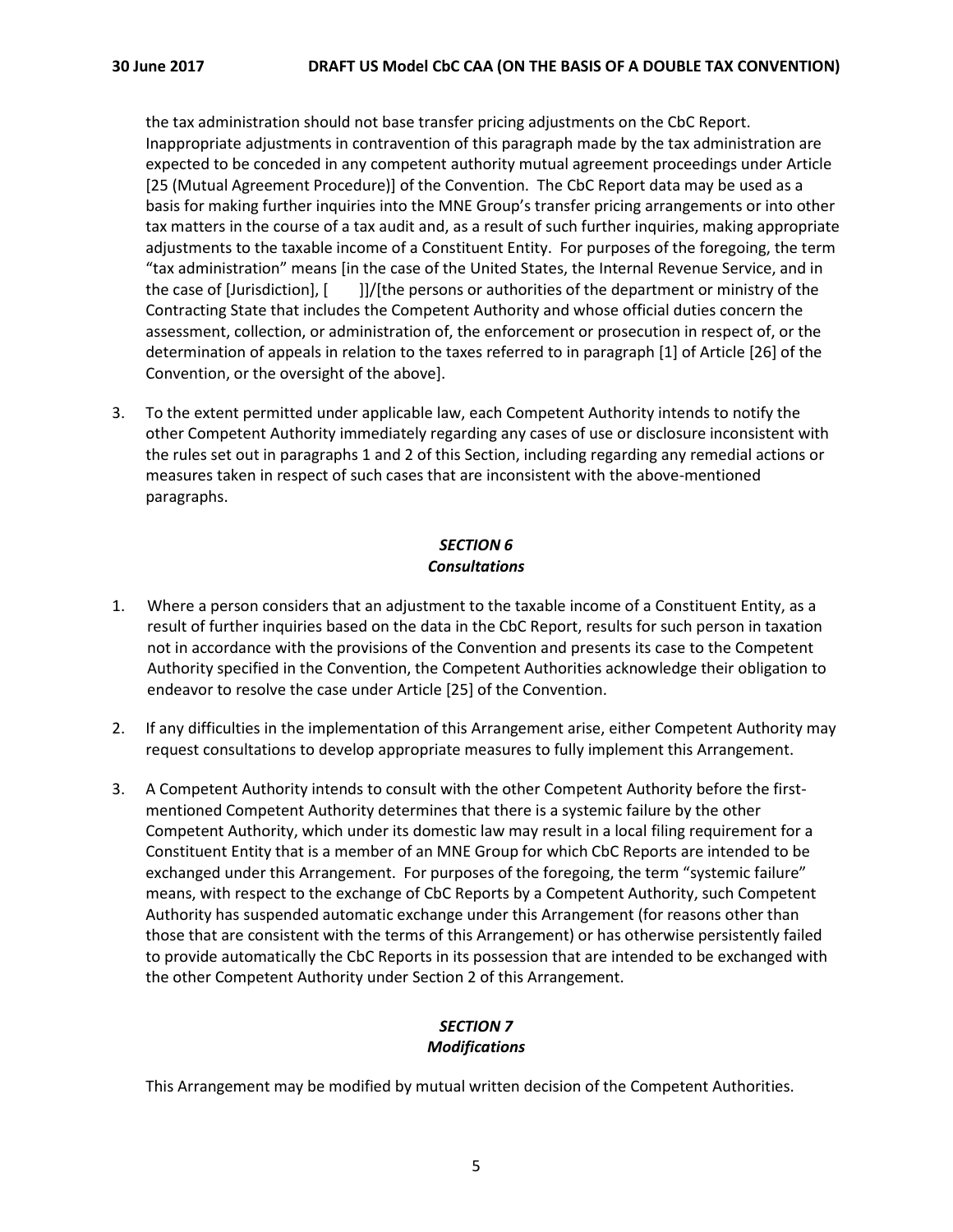# *SECTION 8 Term of Arrangement*

- 1. This Arrangement becomes operative on the date of the later of the date of signatures below.]/[ *if the necessary legislation or administrative regulations to require Reporting Entities to file the CbC Report are not yet in place:* This Arrangement becomes operative on the date of the later of the notifications provided by each Competent Authority that its Contracting State has the necessary laws in place to require Reporting Entities to file a CbC Report.
- 2. A Competent Authority may provide notice in writing to the other Competent Authority that it is temporarily suspending the exchange of information under this Arrangement based on its determination that the other Competent Authority is or has been acting inconsistently with paragraphs 1 and 2 of Section 5 or paragraph 1 of Section 6 of this Arrangement, including the provisions of the Convention referred to therein, or that the Competent Authority is or has been failing to provide timely or adequate information as intended under this Arrangement. Before making such a determination, the first-mentioned Competent Authority intends to consult with the other Competent Authority. A suspension of the exchange of information under this Arrangement is intended to become operative immediately and is intended to last until the second-mentioned Competent Authority establishes in a manner acceptable to both Competent Authorities that there has been no act inconsistent with the paragraphs referenced above or that the second-mentioned Competent Authority has adopted relevant measures that address such inconsistencies.
- 3. Either Competent Authority may discontinue this Arrangement and is expected to provide notice of discontinuation in writing to the other Competent Authority. Such discontinuation is intended to become operative on the first day of the month following the expiration of a period of 12 months after the date of the notice of discontinuation. In the event of discontinuation, all information previously exchanged under this Arrangement remains confidential and subject to the terms of the Convention.